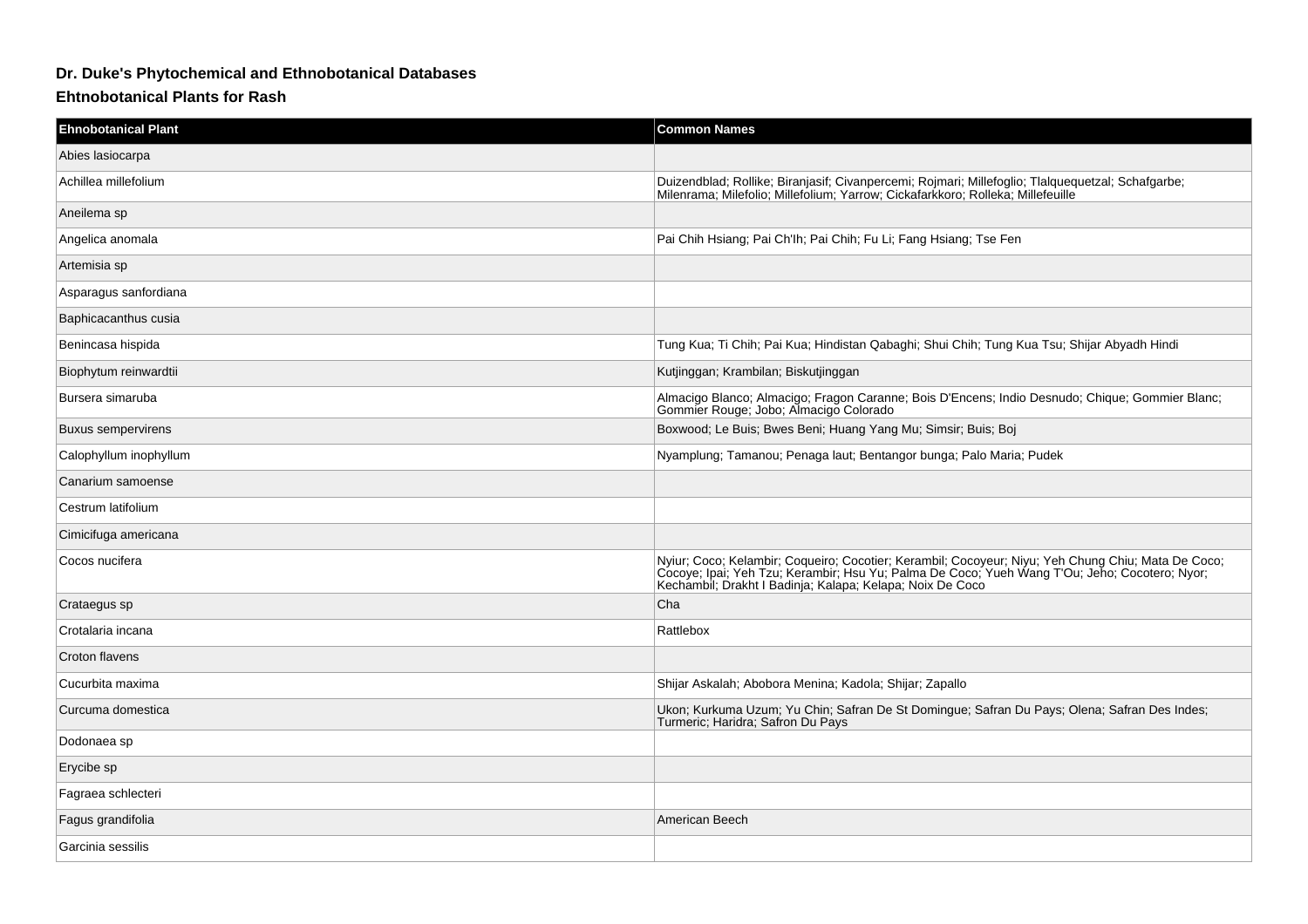| <b>Ehnobotanical Plant</b> | <b>Common Names</b>                                                                                                                                                                                                                                                                                                                                       |
|----------------------------|-----------------------------------------------------------------------------------------------------------------------------------------------------------------------------------------------------------------------------------------------------------------------------------------------------------------------------------------------------------|
| Geranium hernandezii       |                                                                                                                                                                                                                                                                                                                                                           |
| Geranium mexicanum         |                                                                                                                                                                                                                                                                                                                                                           |
| Grindelia squarrosa        | Nebari-Oguruma; Grindelia                                                                                                                                                                                                                                                                                                                                 |
| Hoya australis             |                                                                                                                                                                                                                                                                                                                                                           |
| Hymenoclea salsola         |                                                                                                                                                                                                                                                                                                                                                           |
| Hypericum sampsonii        |                                                                                                                                                                                                                                                                                                                                                           |
| Impatiens capensis         |                                                                                                                                                                                                                                                                                                                                                           |
| Indigofera tinctoria       | Indigo; Ch'Ing Tai; Mu Lan; Lan Mien; Tien Hua; Lan Ts'Ao; Nilini; Ta Ch'Ing; Civitagaci; Ch'Ing Ko Fen                                                                                                                                                                                                                                                   |
| Ipomoea caerulea           |                                                                                                                                                                                                                                                                                                                                                           |
| Isatis tinctoria           | Tien Hua; Ban Lan Gen; Woad; Ch'Ing Tai                                                                                                                                                                                                                                                                                                                   |
| Jatropha curcas            | Feuilles Medecinier; Medicinier Beni; Tuba; Pinon; Grand Medicinier; Physic Nut; Pinon De La India; Jarak;<br>Purging Nut; Jarak budeg; Jarak belanda; Nanyo-Aburagi                                                                                                                                                                                      |
| Jatropha gossypifolia      | Medecin; Medicinier; Jarak ulung; Papaye Sauvage; Yuca Cimarrona; Petit Mapou; Jarak china; Jarak<br>kosta merah; Tua-Tua; Bellyache Bush                                                                                                                                                                                                                 |
| Juniperus virginiana       | Virjinya Ardici; Red Cedar                                                                                                                                                                                                                                                                                                                                |
| Justicia secunda           |                                                                                                                                                                                                                                                                                                                                                           |
| Kalmia latifolia           | Kalmi; Mountain Laurel                                                                                                                                                                                                                                                                                                                                    |
| Koeberlinia spinosa        |                                                                                                                                                                                                                                                                                                                                                           |
| Mallotus apelta            |                                                                                                                                                                                                                                                                                                                                                           |
| Melia azedarach            | Sendan; Pazienza; Violeta; Fleurs Lilas; Chinaberry; Piment D'Eau; Alilaila; Lila; K'U Lien; Sen Shu; Lilas;<br>Tak; Sibahbah; Gemeiner Zedarachbaum; Chin Ling Tzu; Amargoseira; Lien; Zanzalakht; Tasbih Aghaji;<br>To-Sendan; Faux Sycomore; Paraiso; Arbol Enano; Lilayo                                                                              |
| Mirabilis jalapa           | Segerat; Bunga pukul empat (4:00 flower; Heft Reng; Belle De Nuit Blanche; Gecesefase; Kederat; Noche Buena; Belle De Nuit Rose; Nodja; Ubat jerawat; Buenas Tardes; Kembang pukul empat (4:00 flbd; Tzu Mo<br>Li; Kembang pagi sore; Jalap; Belle De Nuit; Four-O'Clock; Gulabbas; Four O'Clock; Dondiego De Noche;<br>Maravilla, Lala A'Bbas, Geje Safa |
| Orthodon fordu             |                                                                                                                                                                                                                                                                                                                                                           |
| Parthenium hysterophorus   | Escobita Amarga; Absinthe Marron; Escoba De Puerco; Escoba Amarga; Parthene Multifide; Baille Lame;<br>Feuilles Bouton; Friega Platos; Balai Amer; Absynthe Batarde; Yerba Amarga                                                                                                                                                                         |
| Phyla nodiflora            | Fleur La Cigale; Orozus; Fleur De Cigale; Fleurs La Cigale; Yerba De Jicotea; Orozus De Monte                                                                                                                                                                                                                                                             |
| Polygonatum biflorum       |                                                                                                                                                                                                                                                                                                                                                           |
| Prunus emarginata          |                                                                                                                                                                                                                                                                                                                                                           |
| Ricinus communis           | Gana Garchak; Tartago; Ricino; Bean, Castor; Khirwe; Hintyagi Agaci; Castorbean; Palma Christi; Pei Ma;<br>Castor; To-Goma; Huile Ricin; Castor Bean; Eranda; Pi Ma; Sittamoonaka; Jarak; Higuerilla                                                                                                                                                      |